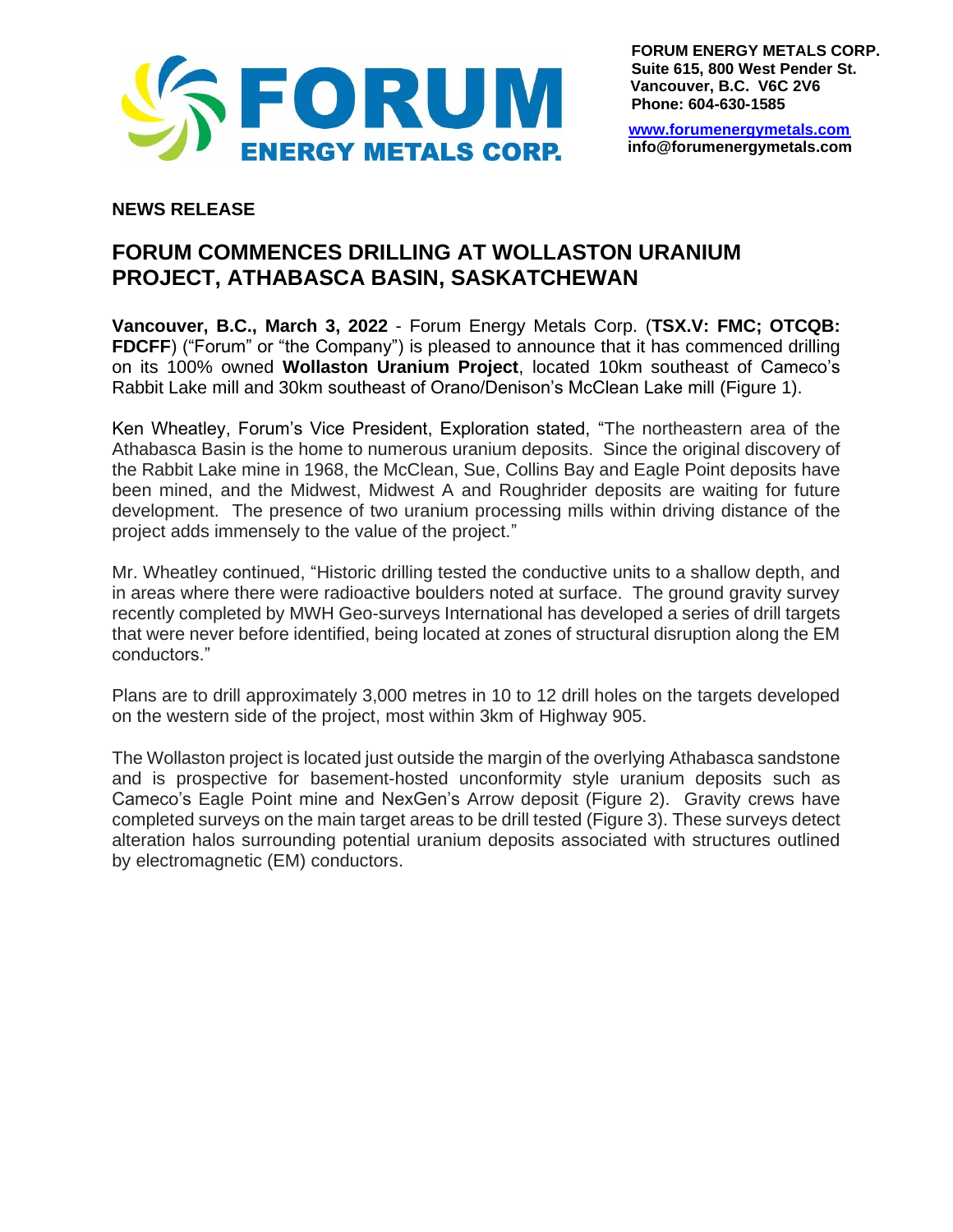

**Figure 1: Location of Forum's Wollaston Uranium Project.** Processing facilities (red squares) and roads in the Athabasca Basin, Saskatchewan, Canada



**Figure 2: The Wollaston Project Area Map.** The project is located on Highway 905, 10km south of Cameco's Rabbit Lake Uranium Mill and 30km south of Orano/Denison's McClean Lake Uranium Mill (yellow squares). Uranium mineral deposits are outlined in red.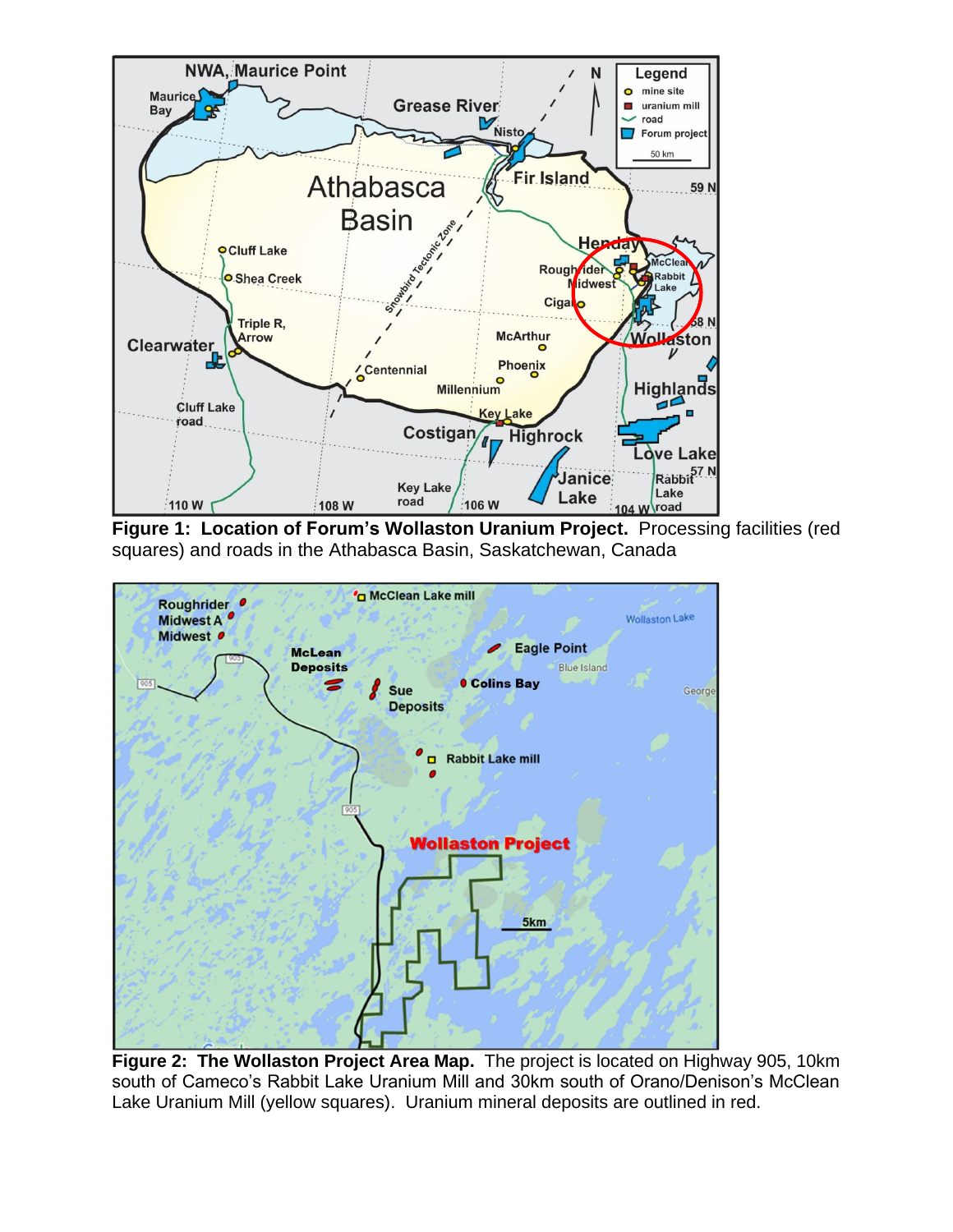

**Figure 3: Gravity surveys completed over structural zones and EM conductors**. The target areas cover a combination of gravity lows and structurally-induced bends in the conductors. These areas have received little or no historic drilling and are prospective targets for basement-hosted uranium mineralization. Proposed 2022 drill areas are circled in red.

Ken Wheatley, P.Geo., Forum's Vice president of Exploration and Qualified Person under National Instrument 43-101, has reviewed and approved the contents of this news release.

## **About Forum Energy Metals**

Forum Energy Metals Corp. (**TSX.V: FMC; OTCQB: FDCFF**) is a diversified energy metal company with uranium, copper, nickel, and cobalt projects in Saskatchewan, Canada's Number One Rated mining province for exploration and development, a strategic uranium land position in Nunavut and a strategic cobalt land position in the Idaho Cobalt Belt. For further information: [www.forumenergymetals.com](http://www.forumenergymetals.com/)